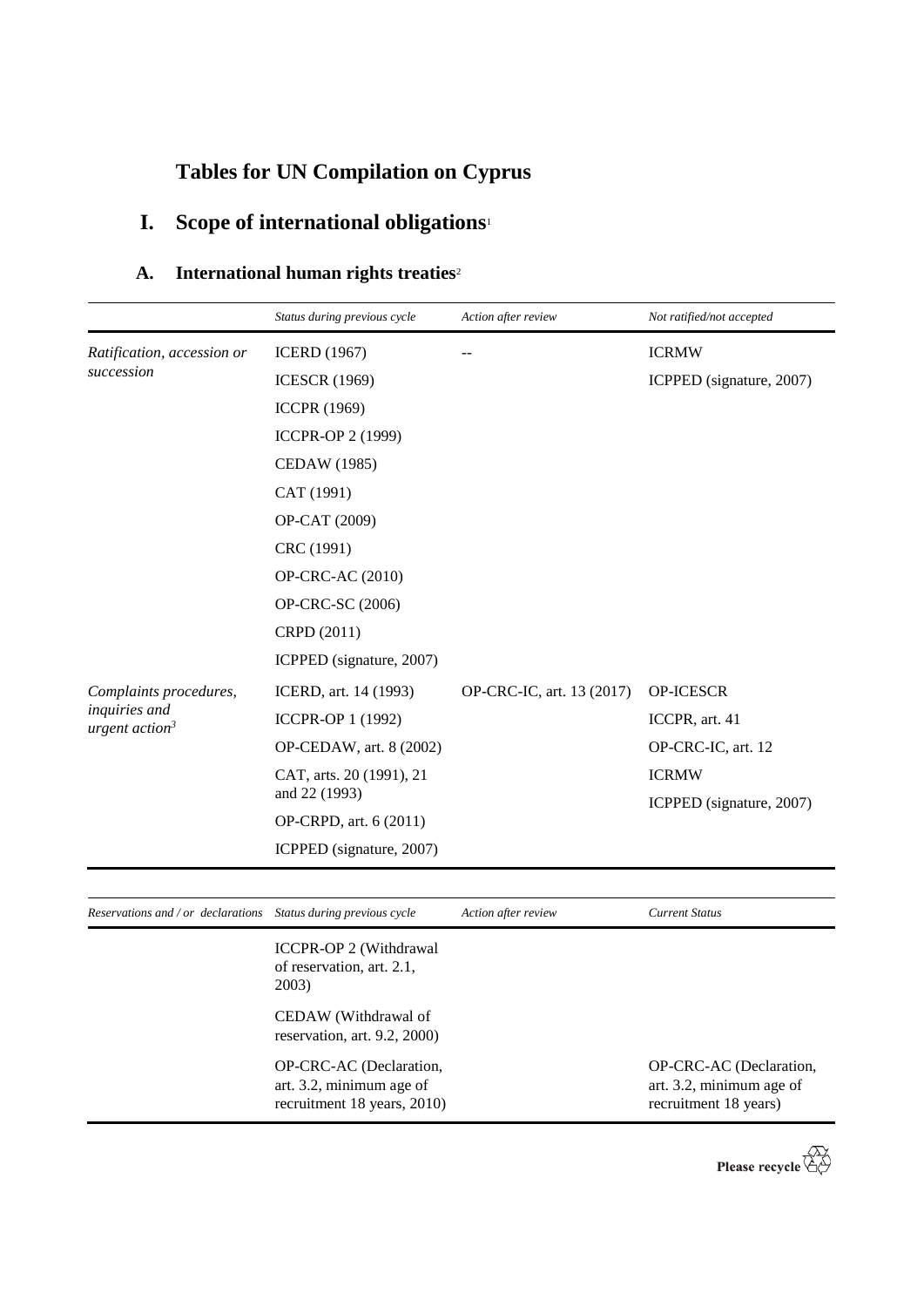|                                          | Status during previous cycle                                                             | Action after review | Not ratified                                            |
|------------------------------------------|------------------------------------------------------------------------------------------|---------------------|---------------------------------------------------------|
| Ratification, accession or<br>succession | Convention on the<br><b>Prevention and Punishment</b><br>of the Crime of Genocide        |                     | Conventions on stateless<br>persons <sup>4</sup>        |
|                                          |                                                                                          |                     | <b>ILO Conventions Nos. 169</b><br>and 189 <sup>5</sup> |
|                                          | Geneva Conventions of 12<br>August 1949 and Additional<br>Protocols thereto <sup>6</sup> |                     |                                                         |
|                                          | Rome Statute of the<br><b>International Criminal Court</b>                               |                     |                                                         |
|                                          | Convention on refugees <sup>7</sup>                                                      |                     |                                                         |
|                                          | Palermo Protocol <sup>8</sup>                                                            |                     |                                                         |
|                                          | <b>ILO</b> fundamental<br>Conventions <sup>9</sup>                                       |                     |                                                         |
|                                          | Convention against<br>Discrimination in Education                                        |                     |                                                         |

### **B. Other main relevant international instruments**

## **II. Cooperation with human rights mechanisms and bodies**

### **A. Cooperation with treaty bodies<sup>10</sup>**

| <b>Reporting status</b> |  |
|-------------------------|--|
|-------------------------|--|

| Treaty body         | Concluding observations<br>included in previous review | Latest report submitted<br>since previous review | Latest concluding<br>observations | Reporting status                                                                                   |
|---------------------|--------------------------------------------------------|--------------------------------------------------|-----------------------------------|----------------------------------------------------------------------------------------------------|
| <b>CERD</b>         | August 2013                                            | 2015                                             | May 2017                          | Twenty-fifth report<br>due in 2020.                                                                |
| <b>CESCR</b>        |                                                        | 2014                                             | October 2016                      | Seventh report due in<br>2021.                                                                     |
| <b>HR</b> Committee |                                                        | 2012                                             | March 2015                        | Fifth report due in<br>2020                                                                        |
| <b>CEDAW</b>        | February 2013                                          | 2017                                             | <b>July 2018</b>                  | Ninth report due in<br>2022.                                                                       |
| <b>CAT</b>          |                                                        | 2012/2018                                        | May 2014                          | Fifth report pending<br>consideration.                                                             |
| <b>CRC</b>          | June 2012                                              | 2016 (to OP-CRC-<br>$AC$ ) $/2018$               | September 2017 (to<br>OP-CRC-AC)  | Fifth and sixth reports<br>pending consideration<br>overdue since March<br>2018. Initial report to |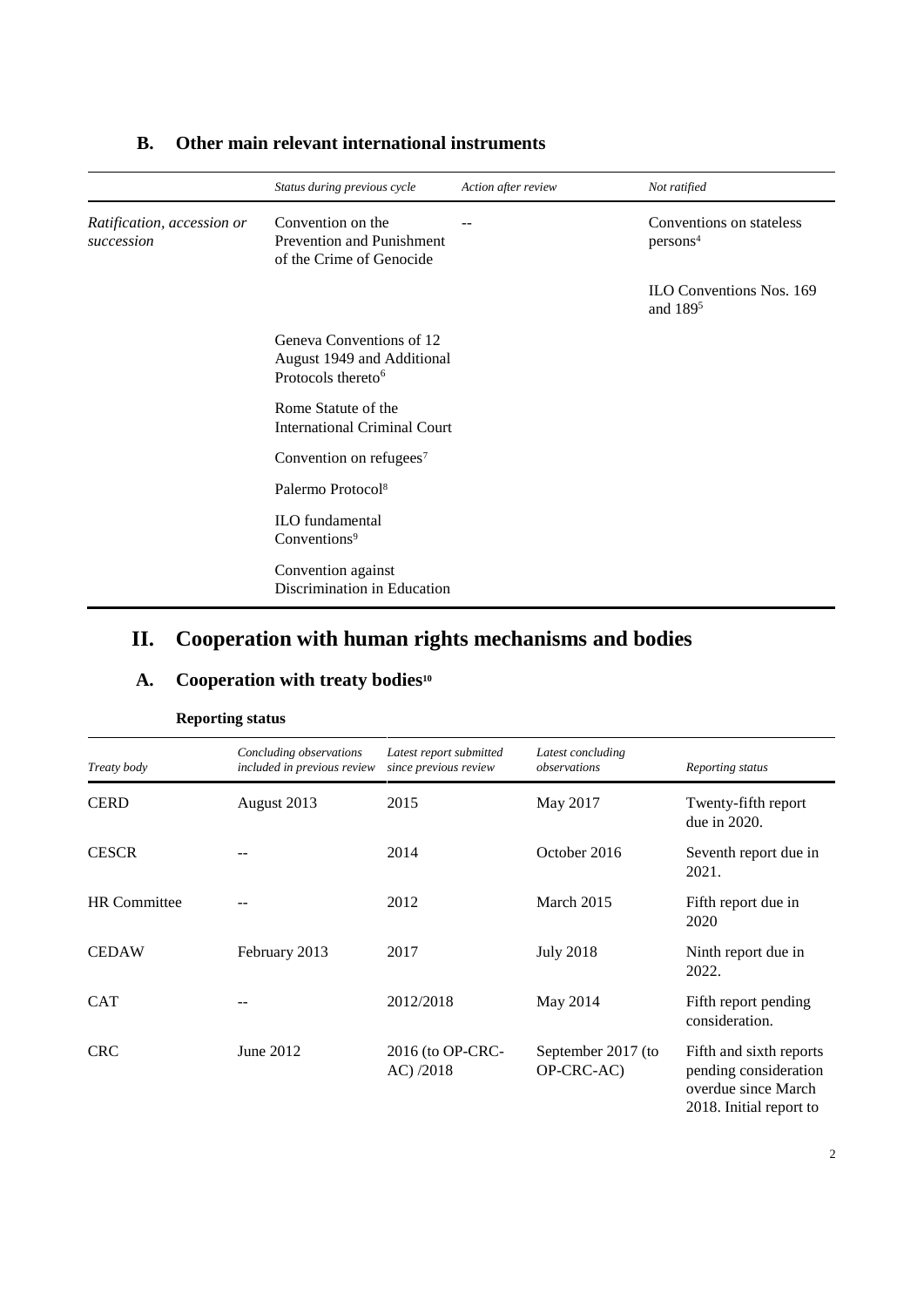OP-CRC-SC overdue since 2008

CRPD -- 2013 April 2017 Second and third reports due in 2021

| Treaty body         | Due in | Subject matter                                                                                                                                                                                                                            | Submitted                                                              |
|---------------------|--------|-------------------------------------------------------------------------------------------------------------------------------------------------------------------------------------------------------------------------------------------|------------------------------------------------------------------------|
| <b>CERD</b>         | 2014   | Racist hate speech, migrants 2014. <sup>12</sup> Further information<br>and national human rights<br>institution. <sup>11</sup>                                                                                                           | requested. <sup>13</sup>                                               |
|                     | 2018   | Racism as an aggravating<br>circumstance; and trainings<br>for law enforcement<br>officers, judges, lawyers and<br>other State officials. <sup>14</sup>                                                                                   | 201815                                                                 |
| <b>HR</b> Committee | 2016   | National human rights<br>institution; missing persons;<br>and minority rights. <sup>16</sup>                                                                                                                                              | $2016^{17}$ and $2017^{18}$ . Follow<br>up discontinued. <sup>19</sup> |
| <b>CEDAW</b>        | 2015   | National machinery for the<br>advancement of women;<br>and trafficking and<br>exploitation of<br>prostitution. <sup>20</sup>                                                                                                              | $2015.^{21}$ Further information<br>requested. <sup>22</sup>           |
| <b>CAT</b>          | 2015   | Strengthening legal<br>safeguards for persons<br>detained; screening system<br>introduced by the Asylum<br>Service; detention of<br>undocumented immigrants;<br>and detention of<br>unaccompanied children<br>and families. <sup>23</sup> | 2015. <sup>24</sup> Further information<br>requested. <sup>25</sup>    |
| <b>CRPD</b>         | 2018   | Accessibility and<br>participation in political and<br>public life. <sup>26</sup>                                                                                                                                                         | 201827                                                                 |

#### **Responses to specific follow-up requests from concluding observations**

**Country visits and/or inquiries by treaty bodies**

| Treaty body | Date        | Subject matter                                                                                               |
|-------------|-------------|--------------------------------------------------------------------------------------------------------------|
| <b>SPT</b>  | $2016^{28}$ | Provide advisory services and<br>technical assistance to the national<br>preventive mechanism. <sup>29</sup> |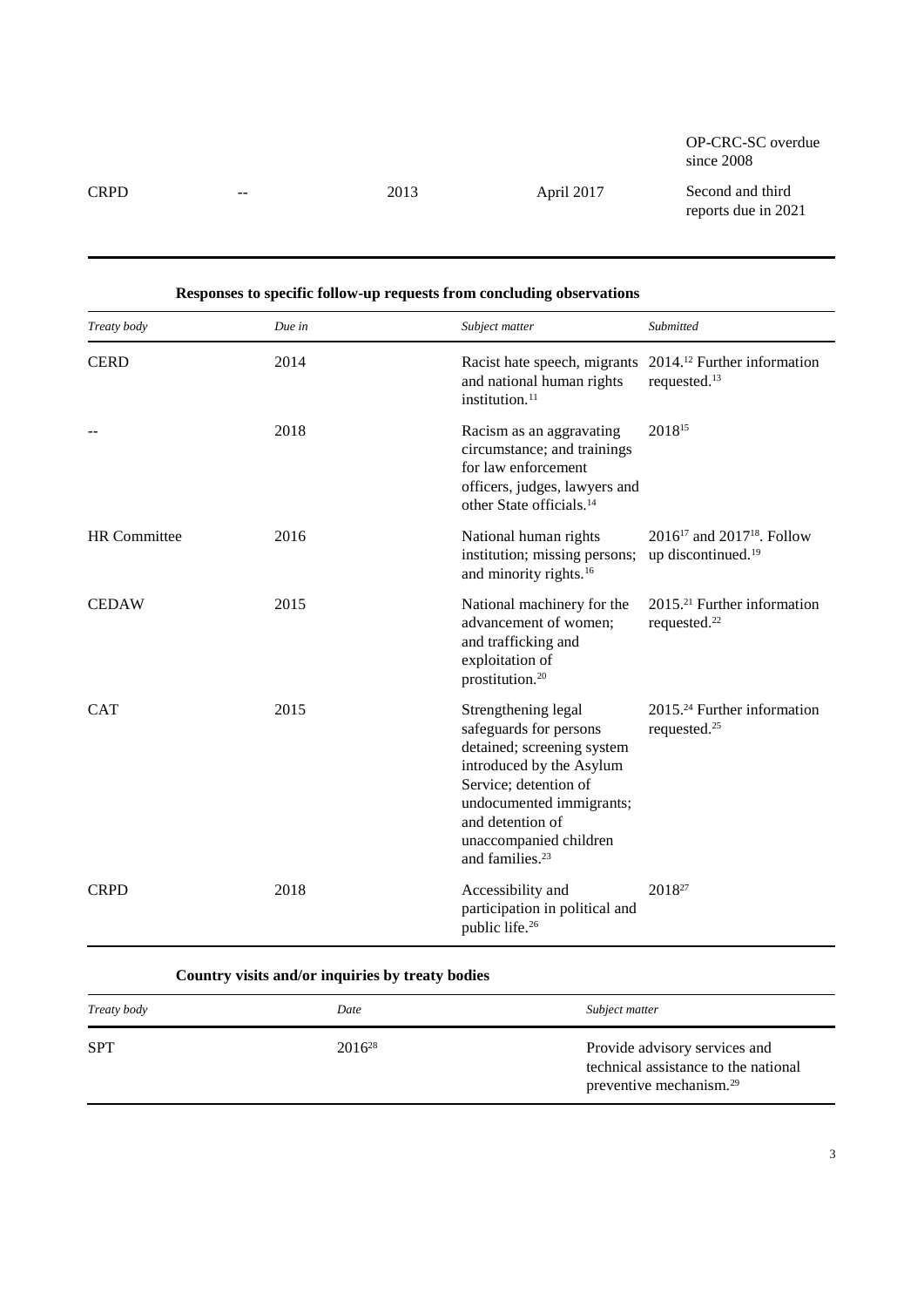### **B. Cooperation with special procedures<sup>30</sup>**

|                                                         | Status during previous cycle                                                                                   | Current status                |
|---------------------------------------------------------|----------------------------------------------------------------------------------------------------------------|-------------------------------|
| Standing invitations                                    | Yes                                                                                                            | Yes                           |
| Visits undertaken                                       | Freedom of religion or belief<br>$(2012)^{31}$                                                                 | Cultural rights $(2016)^{32}$ |
| Visits agreed to in principle                           |                                                                                                                |                               |
| <i>Visits requested</i>                                 |                                                                                                                | Business enterprises (2014)   |
| Responses to letters of<br>allegation and urgent appeal | During the period under review 3<br>communications were sent. The<br>Government replied to 2<br>communications |                               |

#### **C. Status of national human rights institutions**<sup>33</sup>

| National human rights institution                   | Status during previous cycle | Status during present cycle <sup>34</sup> |
|-----------------------------------------------------|------------------------------|-------------------------------------------|
| Commissioner for Administration and<br>Human Rights | No Status                    | B(2015)                                   |

*Notes*

<sup>1</sup> Unless indicated otherwise, the status of ratification of instruments listed in the table may be found on the official website of the United Nations Treaty Collection database, Office of Legal Affairs of the United Nations Secretariat, http://treaties.un.org/. Please also refer to the United Nations compilation on Cyprus from the previous cycle (A/HRC/WG.6/18/CYP/2).

<sup>2</sup> The following abbreviations have been used in the universal periodic review document:<br>ICERD **International Convention** on the Elimination of A If  $\Gamma$  is the conventional Convention of All Forms of

| IU.EKD           | International Convention on the Elimination of All Forms of   |
|------------------|---------------------------------------------------------------|
|                  | Racial Discrimination;                                        |
| <b>ICESCR</b>    | International Covenant on Economic, Social and Cultural       |
|                  | Rights;                                                       |
| <b>OP-ICESCR</b> | Optional Protocol to ICESCR;                                  |
| <b>ICCPR</b>     | International Covenant on Civil and Political Rights;         |
| <b>ICCPR-OP1</b> | Optional Protocol to ICCPR;                                   |
| <b>ICCPR-OP2</b> | Second Optional Protocol to ICCPR, aiming at the abolition of |
|                  | the death penalty;                                            |
| <b>CEDAW</b>     | Convention on the Elimination of All Forms of Discrimination  |
|                  | against Women;                                                |
| <b>OP-CEDAW</b>  | Optional Protocol to CEDAW;                                   |
| <b>CAT</b>       | Convention against Torture and Other Cruel, Inhuman or        |
|                  | Degrading Treatment or Punishment;                            |
| OP-CAT           | Optional Protocol to CAT;                                     |
| <b>CRC</b>       | Convention on the Rights of the Child;                        |
| OP-CRC-AC        | Optional Protocol to CRC on the involvement of children in    |
|                  | armed conflict:                                               |
| OP-CRC-SC        | Optional Protocol to CRC on the sale of children, child       |
|                  | prostitution and child pornography;                           |
|                  |                                                               |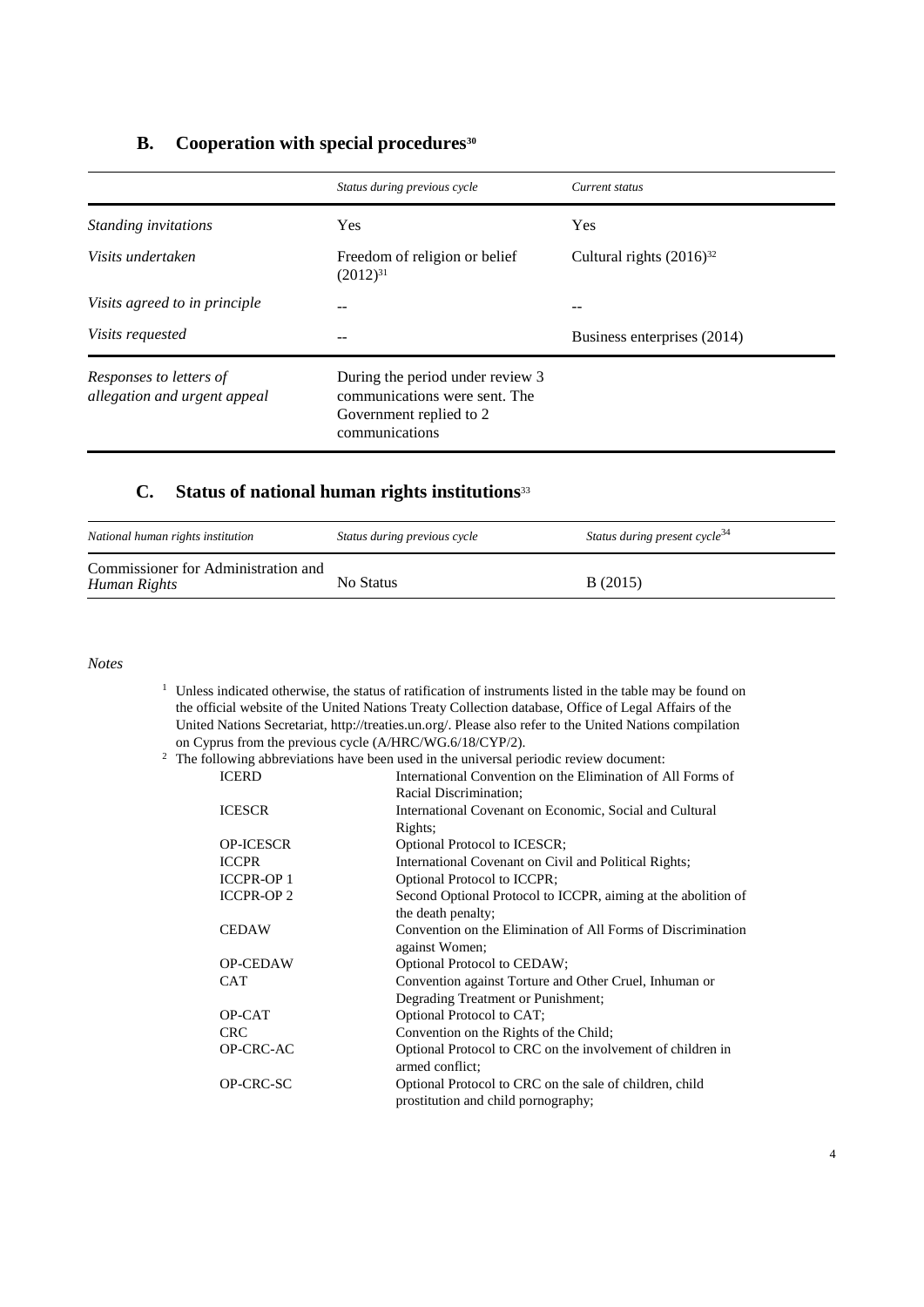| <b>OP-CRC-IC</b> | Optional Protocol to CRC on a communications procedure;         |
|------------------|-----------------------------------------------------------------|
| <b>ICRMW</b>     | International Convention on the Protection of the Rights of All |
|                  | Migrant Workers and Members of Their Families;                  |
| <b>CRPD</b>      | Convention on the Rights of Persons with Disabilities;          |
| <b>OP-CRPD</b>   | <b>Optional Protocol to CRPD;</b>                               |
| <b>ICPPED</b>    | International Convention for the Protection of All Persons      |
|                  | from Enforced Disappearance.                                    |

- from Enforced Disappearance.<br><sup>3</sup> Individual complaints: ICCPR-OP 1, art. 1; OP-CEDAW, art. 1; OP-CRPD, art. 1; OP-ICESCR, art. 1; OP-CRC-IC, art. 5; ICERD, art. 14; CAT, art. 22; ICRMW, art. 77; and ICPPED, art. 31. Inquiry procedure: OP-CEDAW, art. 8; CAT, art. 20; ICPPED, art. 33; OP-CRPD, art. 6; OP-ICESCR, art. 11; and OP-CRC-IC, art. 13. Inter-State complaints: ICCPR, art. 41; ICRMW, art. 76; ICPPED, art. 32; CAT, art. 21; OP-ICESCR, art. 10; and OP-CRC-IC, art. 12. Urgent action: ICPPED, art. 30.
- <sup>4</sup> 1954 Convention relating to the Status of Stateless Persons, and 1961 Convention on the Reduction of Statelessness.
- <sup>5</sup> ILO Indigenous and Tribal Peoples Convention, 1989 (No. 169) and Domestic Workers Convention, 2011 (No. 189).
- <sup>6</sup> Geneva Convention for the Amelioration of the Condition of the Wounded and Sick in Armed Forces in the Field (First Convention); Geneva Convention for the Amelioration of the Condition of Wounded, Sick and Shipwrecked Members of Armed Forces at Sea (Second Convention); Geneva Convention relative to the Treatment of Prisoners of War (Third Convention); Geneva Convention relative to the Protection of Civilian Persons in Time of War (Fourth Convention);Protocol Additional to the Geneva Conventions of 12 August 1949, and relating to the Protection of Victims of International Armed Conflicts (Protocol I); Protocol Additional to the Geneva Conventions of 12 August 1949, and relating to the Protection of Victims of Non-International Armed Conflicts (Protocol II); Protocol Additional to the Geneva Conventions of 12 August 1949, and relating to the Adoption of an Additional Distinctive Emblem (Protocol III).
- <sup>7</sup> 1951 Convention relating to the Status of Refugees and its 1967 Protocol.
- <sup>8</sup> Protocol to Prevent, Suppress and Punish Trafficking in Persons, Especially Women and Children, supplementing the United Nations Convention against Transnational Organized Crime.
- <sup>9</sup> International Labour Organization Convention No. 29 concerning Forced or Compulsory Labour; Convention No. 105 concerning the Abolition of Forced Labour; Convention No. 87 concerning Freedom of Association and Protection of the Right to Organise; Convention No. 98 concerning the Application of the Principles of the Right to Organise and to Bargain Collectively; Convention No. 100 concerning Equal Remuneration for Men and Women Workers for Work of Equal Value; Convention No. 111 concerning Discrimination in Respect of Employment and Occupation; Convention No. 138 concerning Minimum Age for Admission to Employment; Convention No. 182 concerning the Prohibition and Immediate Action for the Elimination of the Worst Forms of Child Labour.
- <sup>10</sup> The following abbreviations have been used in the present document:

| <b>CERD</b>         | Committee on the Elimination of Racial Discrimination;   |
|---------------------|----------------------------------------------------------|
| <b>CESCR</b>        | Committee on Economic, Social and Cultural Rights;       |
| <b>HR</b> Committee | Human Rights Committee;                                  |
| <b>CEDAW</b>        | Committee on the Elimination of Discrimination against   |
|                     | Women:                                                   |
| <b>CAT</b>          | Committee against Torture;                               |
| <b>CRC</b>          | Committee on the Rights of the Child;                    |
| <b>CMW</b>          | Committee on the Protection of the Rights of All Migrant |
|                     | Workers and Members of Their Families:                   |
| <b>CRPD</b>         | Committee on the Rights of Persons with Disabilities;    |
| <b>CED</b>          | Committee on Enforced Disappearances;                    |
| <b>SPT</b>          | Subcommittee on Prevention of Torture.                   |
|                     |                                                          |

<sup>11</sup> CERD/C/CYP/CO/17-22, para. 28.

<sup>12</sup> CERD/C/CYP/CO/17-22/Add.1.

<sup>&</sup>lt;sup>13</sup> Letter from CERD to the Permanent Mission of the Republic of Cyprus to the United Nations Office and other international organizations in Geneva, dated 15 May 2015, available from